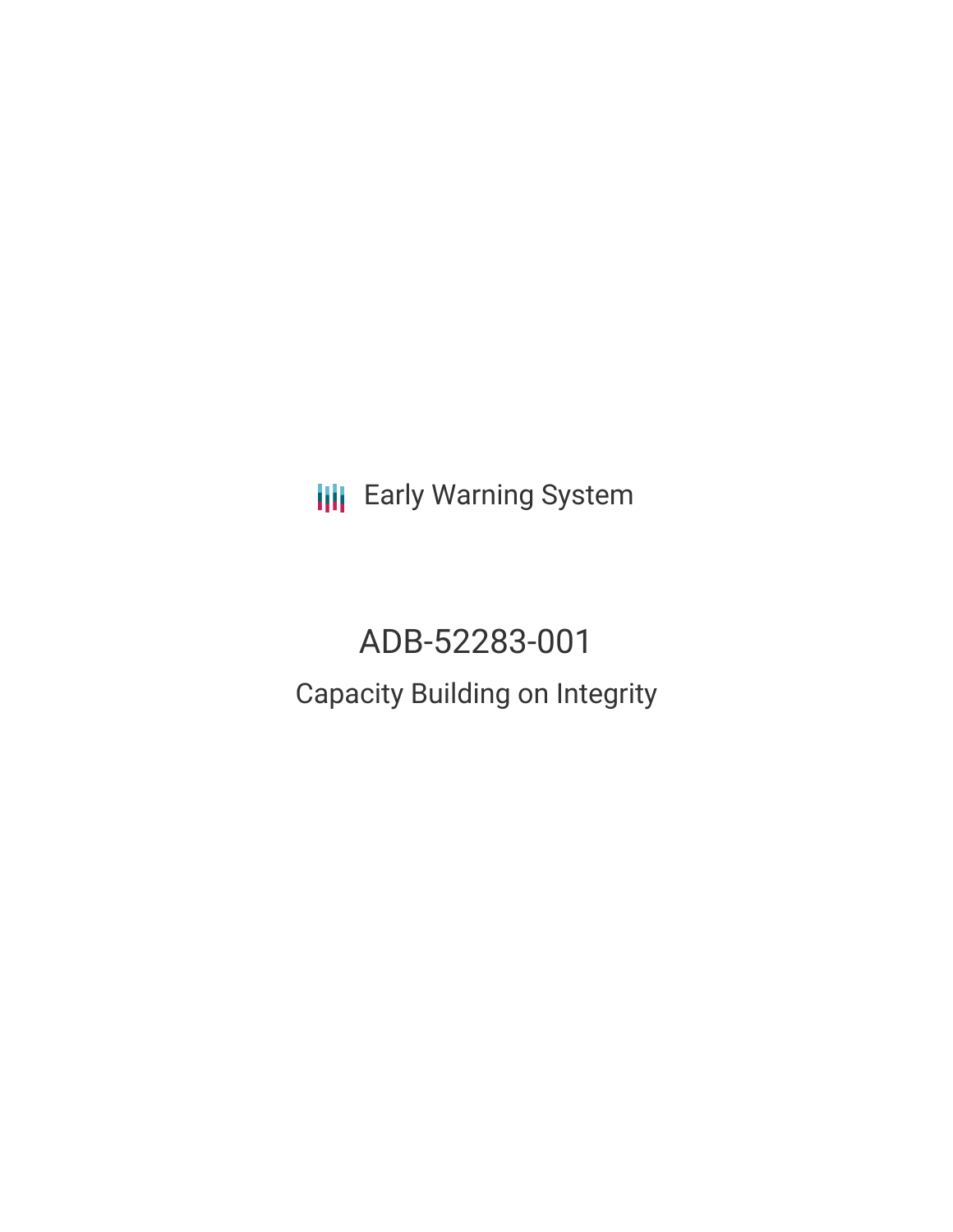

## **Quick Facts**

| <b>Financial Institutions</b>  | Asian Development Bank (ADB) |
|--------------------------------|------------------------------|
| <b>Status</b>                  | Proposed                     |
| <b>Bank Risk Rating</b>        |                              |
| <b>Sectors</b>                 | <b>Technical Cooperation</b> |
| <b>Investment Amount (USD)</b> | $$1.00$ million              |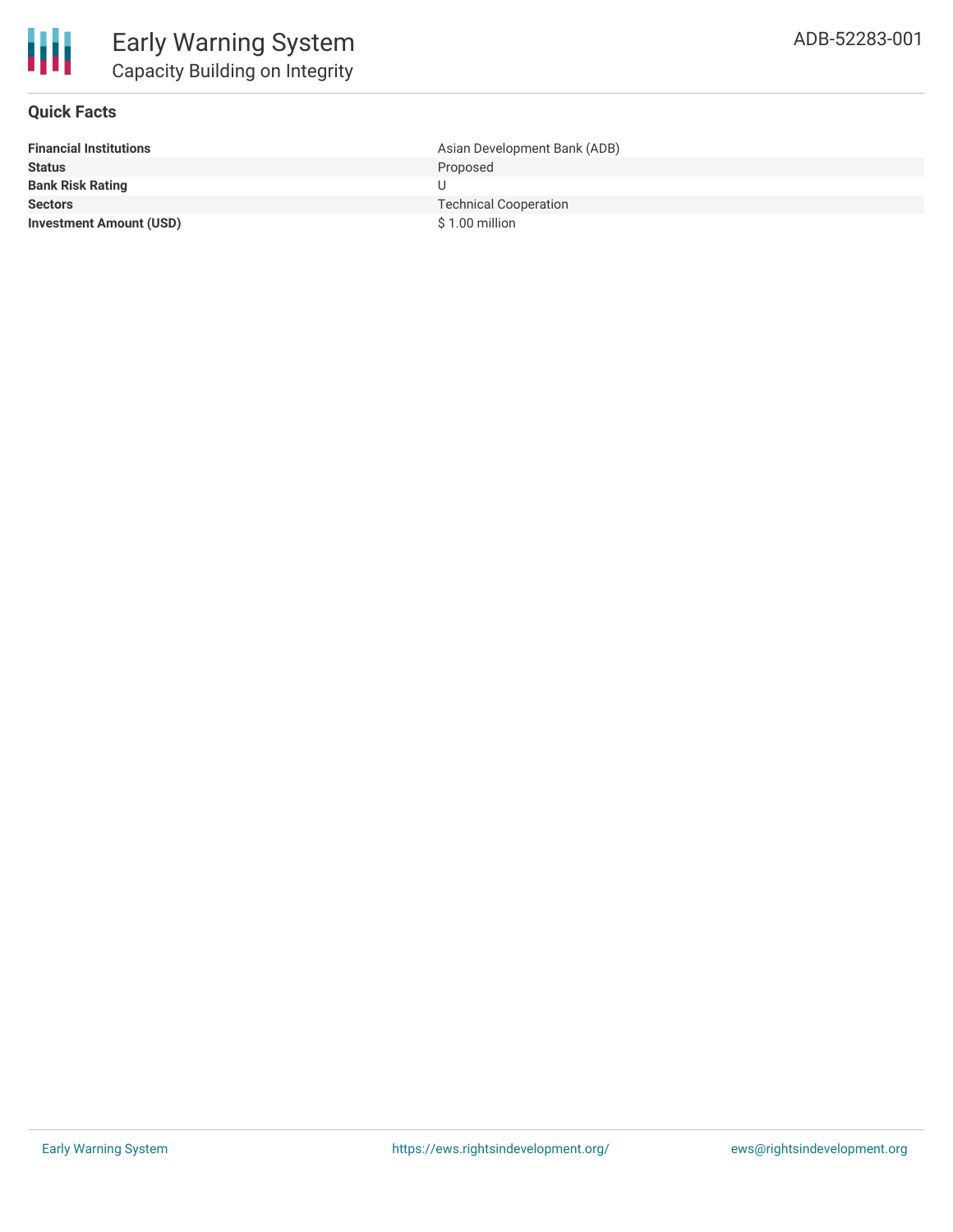# **Project Description**

According to the bank website, the project's impacts are:

-Competitive markets and efficient, effective, accountable, and transparent public administration increased

-Anticorruption efforts increased on a case-by-case basis, and the quality of dialogue on governance issues improved

-Adherence by ADB projects and staff to the highest ethical standards ensured (ADB's Anticorruption Policy [1998, as amended to date])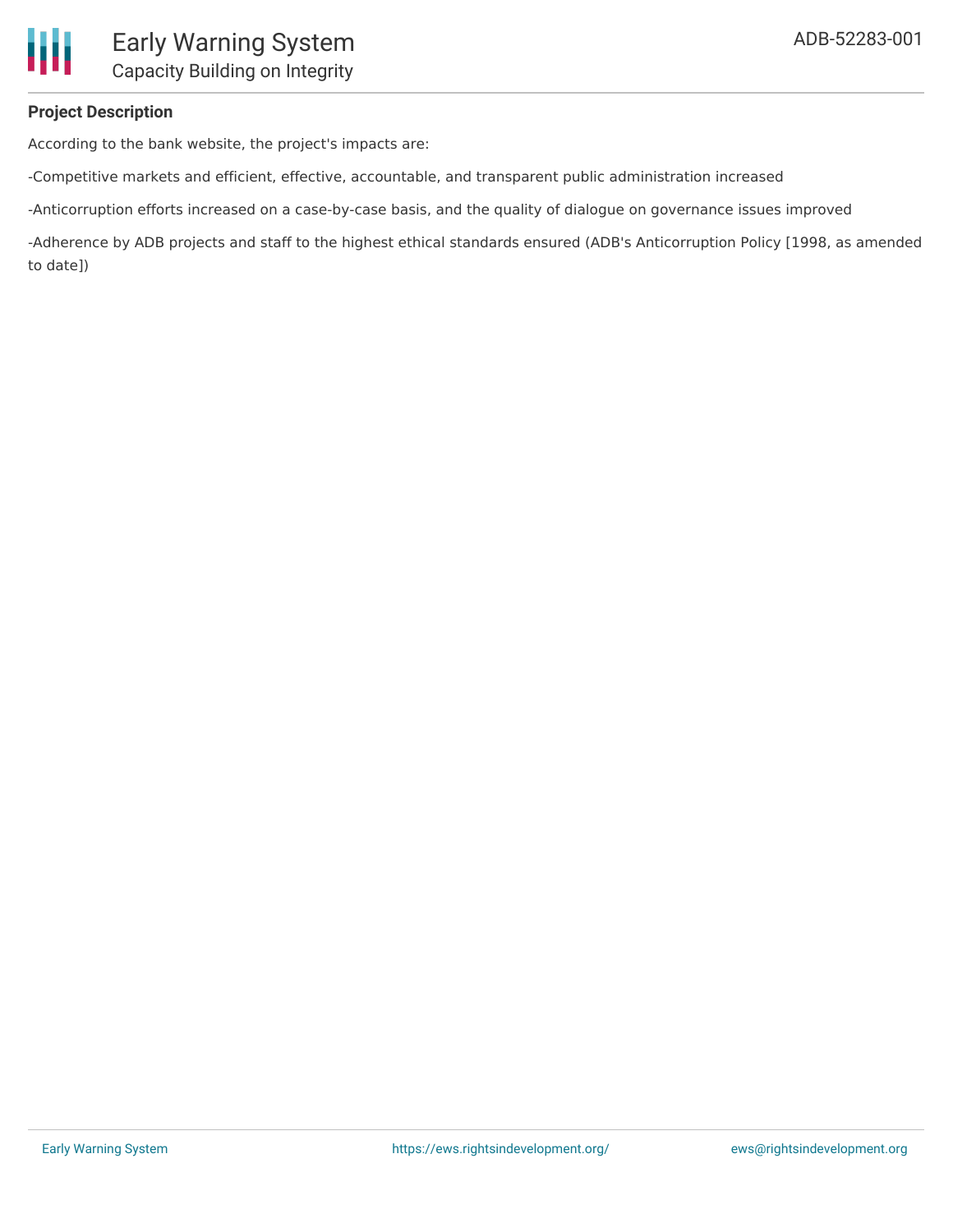# **Investment Description**

Asian Development Bank (ADB)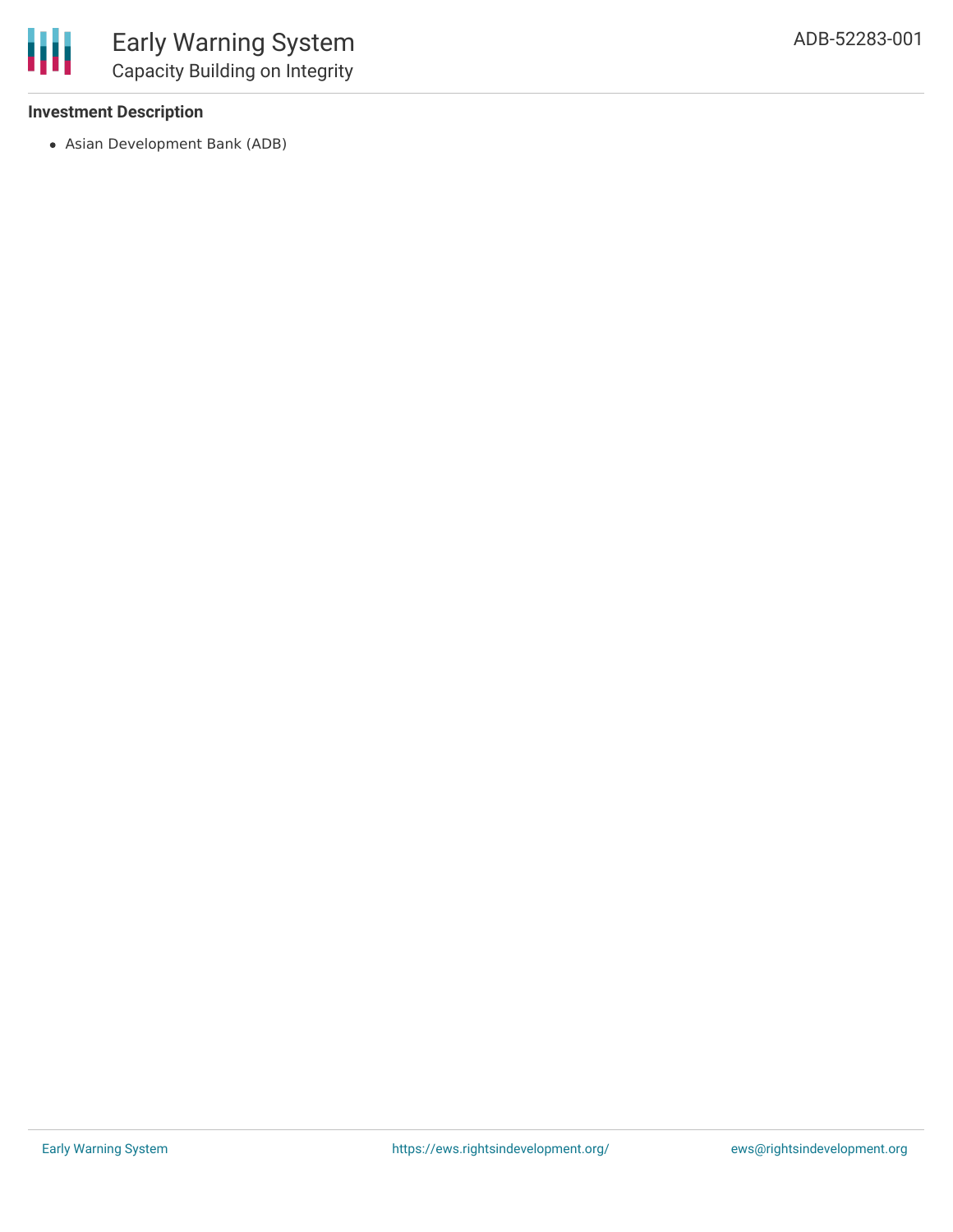# **Contact Information**

Responsible ADB Officer van Klaveren, Paulus B. Responsible ADB Department AIOD Responsible ADB Division AIOD-RU Executing Agencies Asian Development Bank 6 ADB Avenue, Mandaluyong City 1550, Philippines

#### **ACCOUNTABILITY MECHANISM OF ADB**

The Accountability Mechanism is an independent complaint mechanism and fact-finding body for people who believe they are likely to be, or have been, adversely affected by an Asian Development Bank-financed project. If you submit a complaint to the Accountability Mechanism, they may investigate to assess whether the Asian Development Bank is following its own policies and procedures for preventing harm to people or the environment. You can learn more about the Accountability Mechanism and how to file a complaint at: http://www.adb.org/site/accountability-mechanism/main